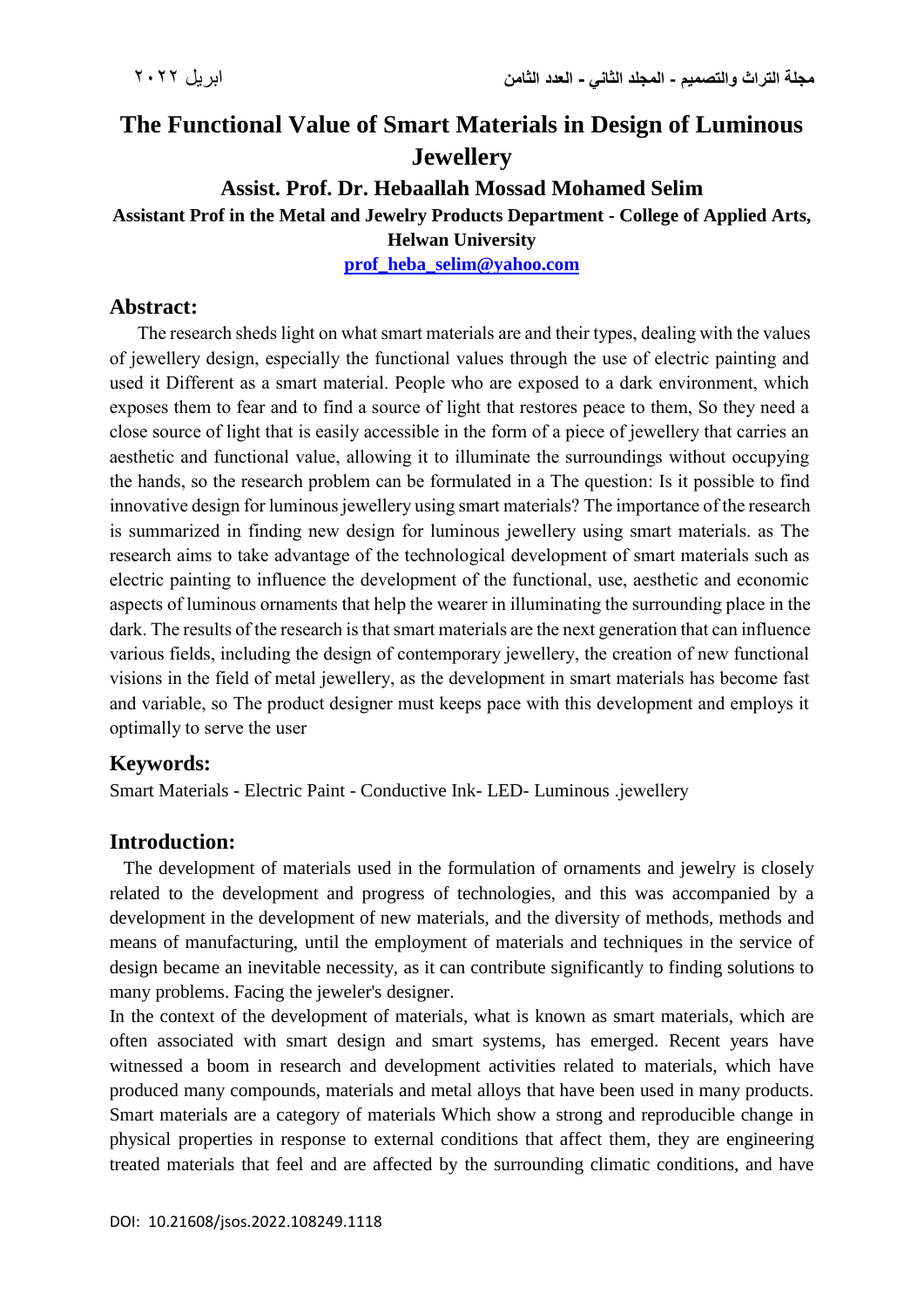properties that can change and modify in a controlled manner with external stimuli, and among these materials are the electrically conductive materials (Electric Paint) It is a treated coating that carries electric charges that respond to an electric field, and this physical property describes the ability of the electric charge to move through the material to deliver electricity to the other end to be lit.

The design of jewelry is one of the arts that have a direct relationship to aesthetic values and the appearance of an always renewed appearance, in addition to the functional values that keep pace with technological development and the available smart materials that allow the jewelry designer to add new utilitarian functions such as the use of electroplating and its use in aesthetic ways in luminous jewelry.

Therefore, it can be said that jewelry design is a creative activity that includes innovative data in the field of metallic ornaments based on the use of smart materials in designing aesthetic and functional products with efficiency and effectiveness that are capable of interaction between the user and the producer of luminous ornaments, as it achieves the effectiveness of use, and provides the user with an enjoyable experience, as people are often exposed to Being in a dark environment for several reasons, which exposes them to fear and turmoil until they find a source of light that restores reassurance to them to discover the cause of this temporary darkness. Therefore, a person needs a close source of light that is easily accessible and at the same time in the form of a piece of jewelry that carries an aesthetic and functional value, allowing him Illumination of the environment surrounding it while not occupying the hand to hold it, jewelry explores the relationships between the self and the purpose of wearing it. functional.

Hence, the research aims to take advantage of this huge technological development in smart materials such as electroplating to influence the development of the functional, use, aesthetic and economic aspects of luminous ornaments that help the wearer to illuminate the surroundings in the dark.

#### **Research problem:**

Due to the successive development in smart materials and the extent of the aesthetic and functional addition they achieve in the various ornaments' classifications, especially the electrically conductive materials that give the lighting function to the ornaments, which gives them functional value within the framework of contemporary design.

From the above, the problem can be formulated in the following question:

Is it possible to find innovative design formulas and functional values for luminous jewelry using smart materials?

#### **Research Importance:**

- Taking advantage of the technological development in smart materials to influence the development of the functional, use, aesthetic and economic aspects of luminous metallic ornaments.

#### **Research goal:**

- Finding new design formulas for luminous ornaments.

Employing smart materials to add aesthetic and functional values to jewelry.

#### **Force search:**

The possibility of employing smart materials in creating new functional visions in the field of designing luminous ornaments.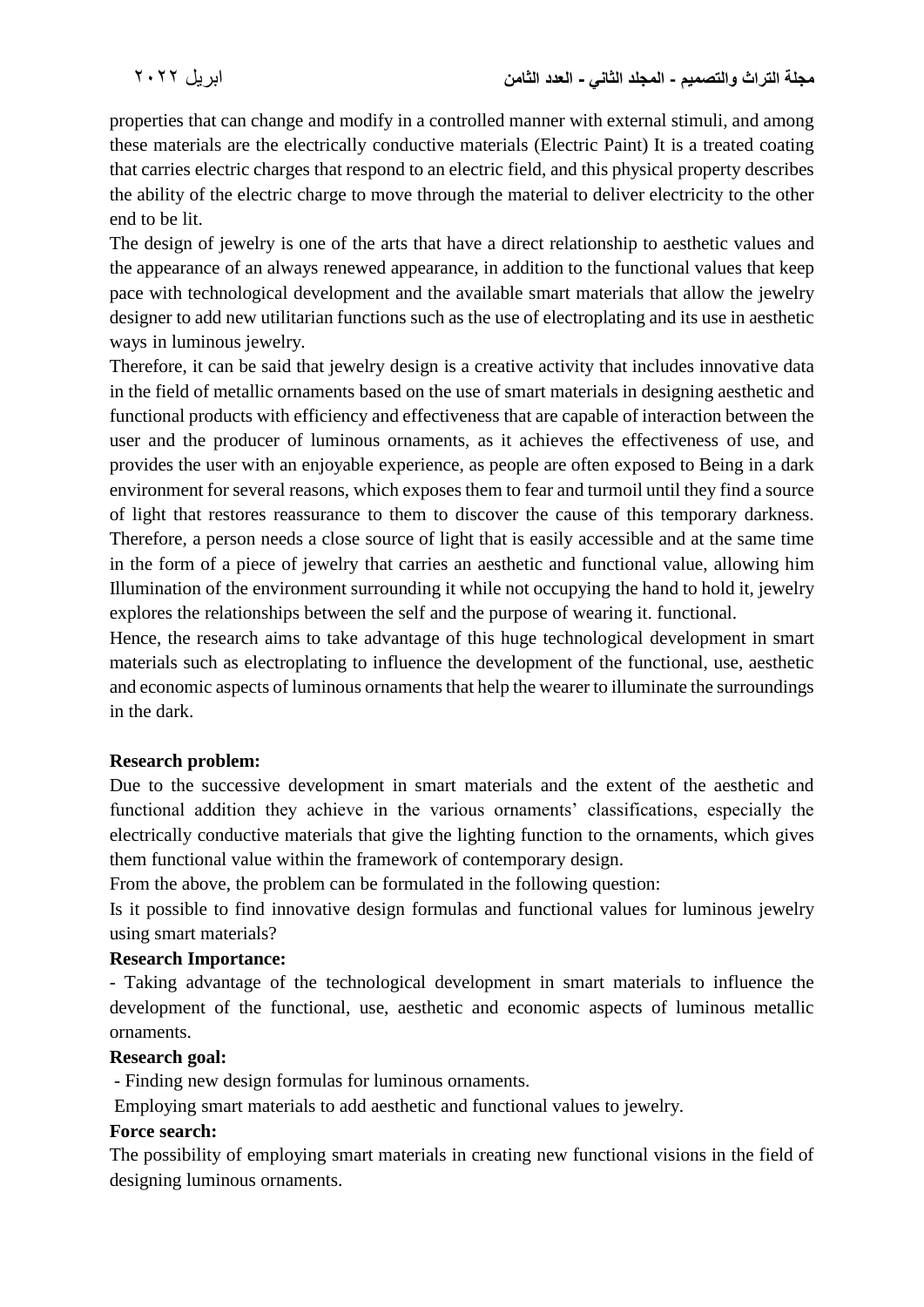### **Search Limits:**

The search for smart materials was limited to:

The use of electrically conductive ink (electro-paint) to help conduct an electrical charge to light up jewelry.

#### **Research Methodology:**

- The research dealt with the descriptive method in the theoretical framework and the experimental method in practical experience.

# **Results :**

1- Smart materials are the next generation of materials that have the potential to influence various fields including the design of luminous jewellery, and have a significant impact on the career development of their works.

2- Benefiting from the tremendous technological development in smart materials that has led to a positive impact on the development of the functional, use, aesthetic and economic aspects of luminous metallic ornaments.

3- Employment of electroplating contributed to the development of new job visions in the field of luminous ornaments.

# **Discuss the results:**

 Ornaments enjoy being an inexhaustible field of new ideas and continuous development that keeps pace with continuous technological progress in materials and techniques, as the development in smart materials has become rapid and diversified in impact, so the jewelry designer has to keep pace with this development and employ it in an optimal way to serve the user to achieve realistic design and functional solutions, Through the research, electroplating was employed as one of the smart materials capable of carrying electric charges from the power source to the LED bulbs in the locket through an aesthetic geometric decoration, which added a functional value to the ornaments besides the aesthetic value, which is lighting during the dark, which contributes to providing a better life for the user.

# **Recommendations:**

1- Smart materials technology is a multidisciplinary field that requires a lot of research and experimentation in the field of metal products in general and the field of jewelry in particular.

# **References:**

1- B. Sun,2015:"Smart Materials and Structures", Cape Town, South Africa,Cape Peninsula University of Technology.

2- D.Vyas et al, 2012:"Smart material interfaces a new form of physical interaction",CHI,12 Extended Abstracts on Human Factors in Computing Systems, May.

3- Emily [Matchar](https://www.smithsonianmag.com/author/emily-matchar/) 2018:"This Conductive Paint Turns Walls into Giant Touchscreens",Innovation Correspondent,April 30.

4- Grisales, N. Herrera and F. Fajardo 2016:"Preparation of Graphite Conductive Paint and its Application to the Construction of RC Circuits on Paper",Article in Physics Education,September.